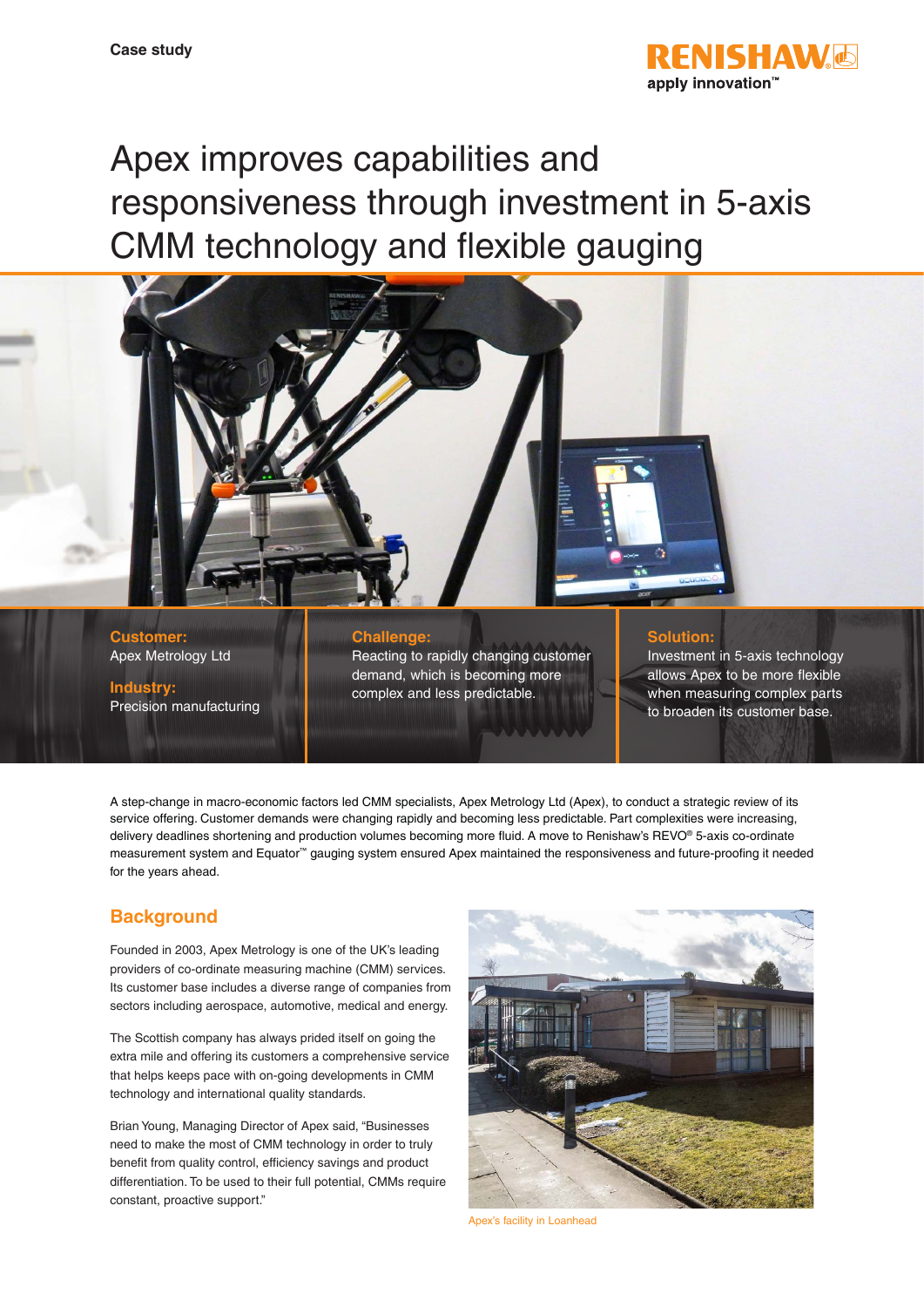Apex's range of accredited, quality assured CMM services today comprises part inspection and verification, software programming, validation and training, system maintenance, installation, retrofits and upgrades. Apex works with customers throughout Scotland, Northern Ireland and the North of England.

Closely partnered with Renishaw since its inception, Apex offered customers the services of an installed base of in-house CMM equipment that included 3-axis CMM systems using traditional touch-trigger and scanning probes mounted on PH10 motorised indexing heads.



REVO 5-axis head providing infinite positioning capability

#### **Challenge**

Like any business operating in an international high technology market, Apex is by no means immune to the impact of macro-economic factors.

Young explained, "With advances in product design software, material technologies, and metal 3D printing, we began to see a general increase in the different types and volumes of CMM projects we were presented with. This technological evolution, combined then with the Brexit decision and the global COVID-19 pandemic, created a new set of business challenges to address."

Moves by many businesses to identify more local sources of supply, a need for them to further minimise operating costs and observe restrictions on long distance travel and social distancing for example, meant the profile of the Apex customer base and its needs was changing rapidly.

He continued, "We knew we had to adapt and further augment the service we were offering. Customer planning horizons were also becoming shorter. What were previously quite predictable and cyclical demands became far less assured. It was clear that we needed to become even more agile than we were and to introduce even higher levels of future-proofing."

A small independent business built on steady growth, Apex has always invested in the latest technology in order to offer its customers the best-fit technological solution. True to its ethos, it made the decision to increase its in-house capabilities with a strategic investment in next-generation metrology equipment.

REVO<sup>®</sup> 5-axis technology and the Equator<sup>™</sup> gauging system has had a big impact on our business. They have given us that extra turnkey capability we needed to be more responsive in the face of rapidly evolving customer demand. Change is ultimately inevitable, and we all need to be ready for it.

**Apex Metrology Ltd (UK)**

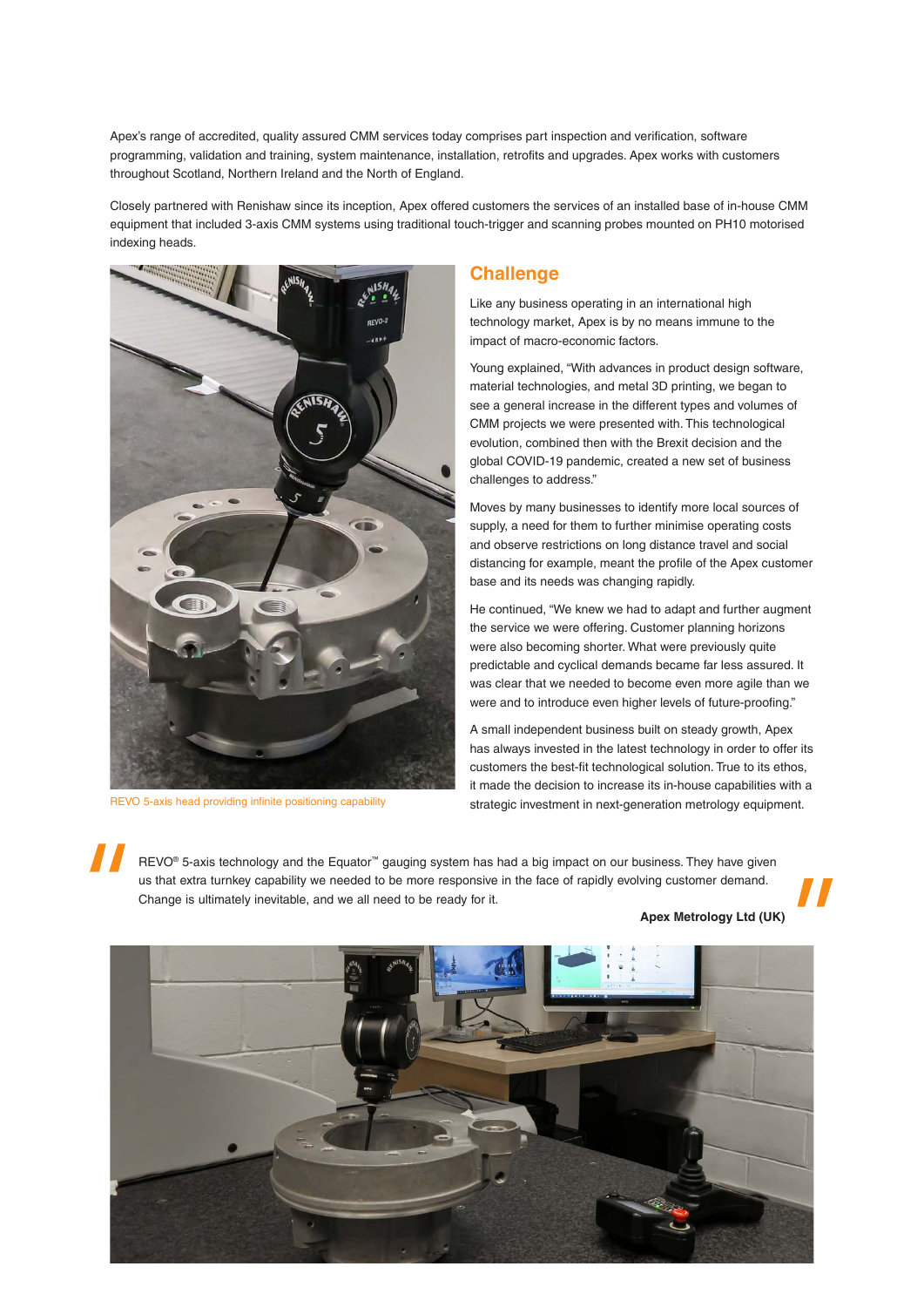

# **Solution**

In-depth discussions with Renishaw led to a rigorous review of existing Apex facilities and a formal proposal was made to begin a migration to state-of-the-art 5-axis CMM technology, partnered with the introduction of a high-precision shop-floor gauging system.

Approving Renishaw's technical recommendations, Apex committed to the immediate retrofit of its existing DEA Global 3-axis CMM using the REVO® 5-axis multi-sensor measurement system comprising infinite positioning head, tactile measurement sensors, controller and Renishaw's own MODUS software.

Young said, "The upgrade of one of our 3-axis CMMs made perfect sense, from both technical and commercial perspectives. The cost and lead-time involved in installing a brand new 5-axis CMM was prohibitive and we just knew the existing CMM still had plenty of good service left in it."

The REVO system incorporates 2 rotary axes in the REVO head as well as the existing 3 linear axes on the CMM frame. The REVO head has its own error map, like the CMM, so that the system knows exactly where the probe tip or sensor is at any time. The result is that you only have to calibrate the probe in one position and then you can use any angle you choose for maximum feature access, saving costly calibration time, reducing set-ups and simplifying programming.

For inspecting medium to high volume manufactured parts, Renishaw's Equator™ high-speed comparative gauging system was also added to Apex's in-house capabilities.

Renishaw's Equator gauging system is a highly repeatable gauging technology operating on the traditional principle of directly comparing production parts with a reference master part. Remastering is as simple as measuring a production part anew, which automatically compensates for any change in thermal conditions.

Young said, "As with REVO, bringing in the Equator gauging system was another very obvious solution. Creating the sort of sanitised, clean room space required by alternative high-volume gauging equipment just wasn't going to happen. It needed to suit our own facility and the varied throughput demands we regularly face, which the Equator's flexibility offers."

Installation of the REVO and Equator systems was supported by a blended mix of hardware and software training conducted both online and face-to-face, at the Apex facility and Renishaw's UK training centre.



Renishaw's Equator™ gauging system